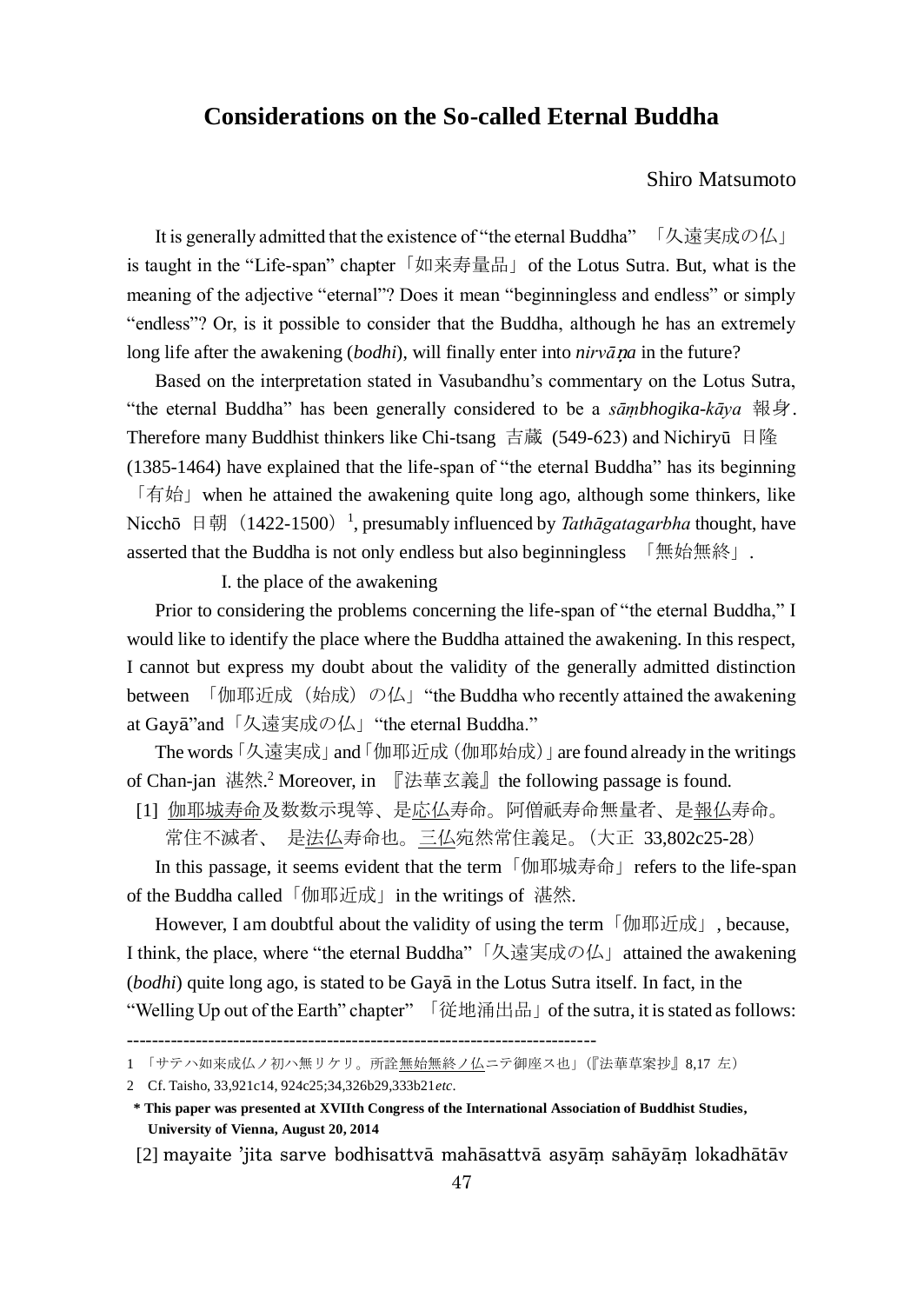anuttarām samyaksambodhim abhisambudhya samādāpitāh samuttejitāh sampraharstā anuttarāyām samyaksambodhau parināmitāh/

(K[Kern ed.],309,4-6)

- [3] 皆集忍界、吾始逮無上正真道成正覚時、勧悦斯等、立不退転、使成大道。 (大正9,112a22-24)〔『正法華』〕
- [4]〔是諸大菩薩摩訶薩、無量無数阿僧祇、従地涌出、汝等昔所未見者〕、 我於是娑婆世界、得阿耨多羅三藐三菩提已、教化示導是諸菩薩。 (大正9,41b2-3)〔『妙法華』〕
- [5] Ajita, after having attained the supreme, true awakening in this Saha world, I have encouraged, excited, animated, and developed all these Bodhisattvas Mahāsattvas [welled up out of the Earth] to the supreme, true awakening. (tr. of [2])

 In these passages, it is stated that "the eternal Buddha," who attained the awakening quite long ago, and who, after the awakening, has encouraged the innumerable Bodhisattvas welled up out of the earth to attain the awakening, attained the awakening in the world of Sahā. Then, where in the Sahā world did the Buddha attain the awakening? The answer is given in the following verses of the same chapter.

[6] mayā ca prāpya imam agrabodhim nagare gayāyām drumamūli tatra/ anuttaram vartiya dharmacakram paripācitāh sarvi ihāgrabodhau// (K, 310,9-10,xiv,v.42)

anāsravā bhūta iyam mi vācā śrunitva sarve mama śraddadhadhvam/ evam ciram prāpta mayāgrabodhi paripācitās caiti mayaiva sarve// (K, 310,11-12,xiv,v.43)

[7] 吾初逮成、為仏道時、在於城中、若樹無著、則便講演、無上法輪、 勧立其志、於尊仏道。今仏所説、至誠無漏、開仏歎詠、皆当信之、開化発 起、

此諸群英、従久曩来、立尊正道。(大正9,112b15-20)〔『正法華』〕

- [8] 我於伽耶城、菩提樹下坐、得成最正覚、転無上法輪、爾乃教化之、 令初発道心。 今皆住不退、悉当得成仏。我今説実語、汝等一心信、 我従久遠来、教化是等衆。 (大正9,41b23-28)〔『妙法華』〕
- [9] After having attained this highest awakening at the city of Gaya, at the foot of the tree, and having rolled the supreme wheel of dharma, I have matured all of them to attain this highest awakening.

 After hearing this faultless and true word of mine, believe me, all of you: I did attain the highest awakening thus long ago (evam ciram), and [since then] I have matured all of them for thus long time (evam ciram). (tr. of  $[6]$ )

 In these verses, the place where "the eternal Buddha" attained the awakening is clearly stated to be Gaya. Therefore, the validity of using the term  $\lceil \frac{m}{m} \cdot \frac{m}{m} \cdot \frac{m}{m} \cdot \frac{m}{m} \cdot \frac{m}{m} \cdot \frac{m}{m} \cdot \frac{m}{m} \cdot \frac{m}{m} \cdot \frac{m}{m} \cdot \frac{m}{m} \cdot \frac{m}{m} \cdot \frac{m}{m} \cdot \frac{m}{m} \cdot \frac{m}{m} \cdot \frac{m}{m} \cdot \frac{m}{m} \cdot \frac{m}{m} \cdot \frac$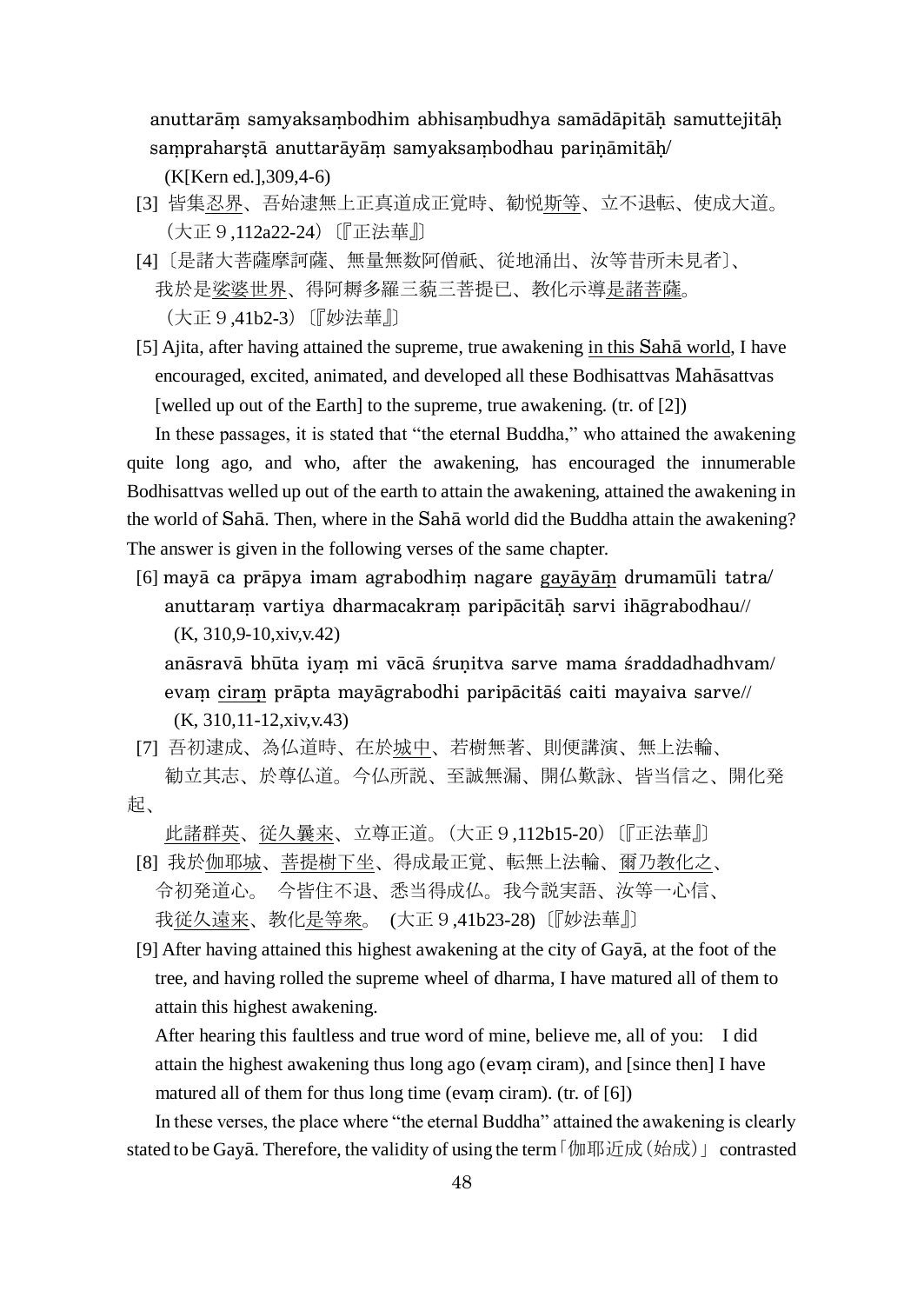with the word「久遠実成」is quite doubtful. In other words, it seems evident that the understanding that "the eternal Buddha" did not attain the awakening at Gaya is not correct.

The assertion that "the eternal Buddha" attained the awakening at Gaya might be considered to be novel. However, it seems necessary to understand the significance of the fact that "the eternal Buddha" was called「久遠実成の釈迦仏」by Nichiren 日蓮 (1222-1282) in his『報恩抄』(大正 84,269c26). Then why was the Buddha called 釈迦  $\mu$  (lit.sakya-buddha) by Nichiren ? The reason is not other than that "the eternal Buddha" was considered by Nichiren to have been born in sakya country, and, most probably, to have abandoned the life as a prince in the sakya castle, and after that, to have attained the awakening at Gaya.

### II. the time of the awakening

 Then, what was the origin from which the misunderstanding that "the eternal Buddha" did not attain the awakening at Gay $\bar{a}$  was produced? I think, the misunderstanding seems to have originated partly from the following passage of Kumarajiva's translation of the Lotus Sutra.

[10] 一切世間天人及阿修羅、皆謂今釈迦牟尼仏、出釈氏宮、去伽耶城不遠、

坐於道場、得阿耨多羅三藐三菩提。然善男子、我実成仏已来、

無量無辺百千万億那由他劫。(大正9.42b9-13)〔『妙法華』〕

 The phrase「今釈迦牟尼仏」is interpreted as「今の釈迦仏」by Suguro Shinjo 勝 呂信静<sup>3</sup> and is translated as "the present sakyamunibuddha" by Leon Hurvitz<sup>4</sup>. The translation by Hurvitz seems correct at least as a translation of the Chinese phrase itself.

However, the original Sanskrit word for  $\lceil \frac{A}{\cdot} \rceil$  in the phrase is "sampratam," which is not the adjective meaning "the present" but the adverb meaning "now." Therefore, the phrase 「今釈迦牟尼仏」 seems to be a mistranslation of the original Sanskrit text, and, I think, the mistranslation has produced a serious misunderstanding of the message of the original Sanskrit text corresponding to Passage [10].

In fact, the original Sanskrit text and Dharmaraksa's translation which corresponds to it are as follows:

[11] ayam kulaputrāḥ sadevamānuṣāsuro loka evam samjānīte/ sāmpratam bhagavatā śākyamuninā tathāgatena śakyakulād abhiniskramya gayāhvaye mahānagare bodhimaņdavarāgragatenānuttarām samyaksambodhim abhisambuddha iti/ naivam drastavyam/ api tu khalu punah kulaputā bahūmi mama kalpakoțīnayutaśatasahasrāny

------------------------------------------------------------

<sup>3</sup> 勝呂信静「法華経における久遠実成の本仏について」『久保田正文博士喜寿記念論文集 宗教社会学と

そ の周辺』日新出版、1973 年、p.556.

<sup>4</sup> Leon Hurvitz, *Scripture of the Lotus Blossom of the Fine Dharma*, New York, 1976, p.237.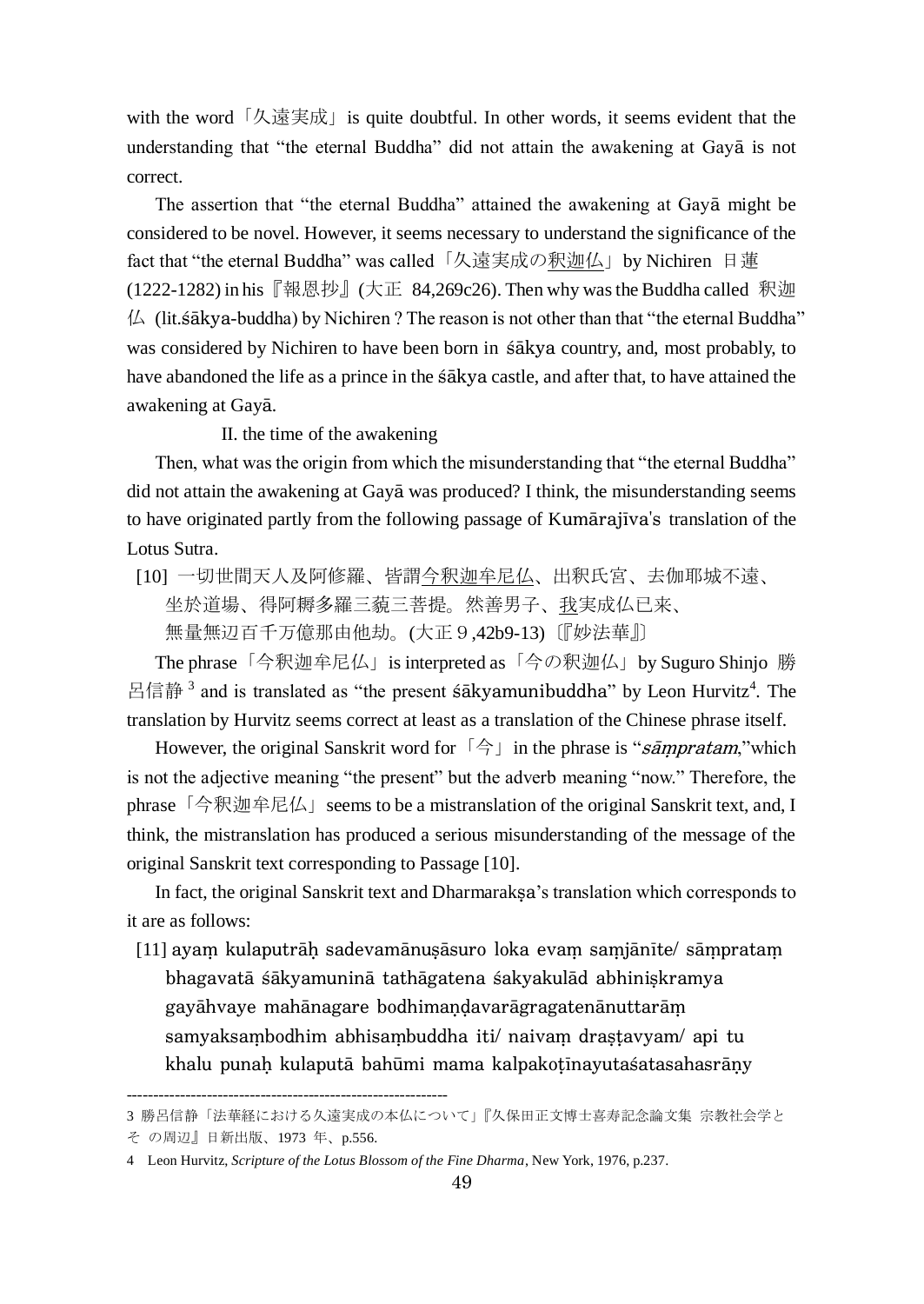#### anuttarām samyaksambodhim abhisambuddhasya/ $(K,316,1-5)$

- [12]諸天龍神阿須倫世間人、各自知之、各自念言。能仁世尊、従釈氏生、 棄国捐王、行至江辺、就于道場、坐於樹下、逮得無上正真道、成最正覚。 又吾在昔従無数億百千那術姟劫以来、已成至真等正覚矣。 (大正9,113b1-6)〔『正法華』〕
- [13] Young men of good family, this world (*loka*) including gods, men, and demons, thinks that the Bhagavat sakyamuni Tathagata, after going out from the family of *sakya*, having arrived at the summit of the terrace of awakening *(bodhi-manda)*, recently ( $s\bar{a}mpratam$ , now) attained the supreme, true awakening at the big city called Gaya. But, young men of good family, you should not consider thus. The truth is that many hundred thousand *kalpakotinayuta* have elapsed since I attained the supreme, true awakening. (tr. of [11])

Although the term "sampratam" does not seem to have the corresponding word in Passage [12], it is evident that in Passage [11] the term is used as the adverb qualifying the past participle "*abhisambuddha*." In other words, the phrase "*sāmpratam* ---abhisambuddha" means "[he] has attained the awakening just now [or quite recently]." Therefore Passage [11], as a whole, means briefly that "although ordinary people (*loka*) consider that the  $\frac{1}{6}$  also attained the awakening now [or recently], but in reality he attained it quite long ago [literally "bahūni ---- kalpakoținanyutasatasahasrāny" ago]."

 Thus that which is asserted in Passage [11] is the distinction of the time-spans since the awakening of the Buddha, expressed by the words "sampratam" and " bahūni ---*kalpakotinayutaśatasahasrāny*." Therefore it is not correct to understand that the Buddha is there divided into the two Buddhas, i.e. 「今釈迦牟尼仏」and 「我」to use the words of Passage [10].

Needless to say, the term "sampratam" does neither mean "just now" nor "quite recently" in the present-day usage of the word, but means "40 years and the rest," as is indicated by the following passages of the "Welling Up out of the Earth" chapter".

- [14] atha khalu maitreyo bodhisattvo mahāsattvo bhagavantam etad avocat/ katham idānīm bhagavams tathāgatena kumārabhūtena kapilavastunah śākyanagarān niskramya gayānagarān nātidūre bodhimandavarāgragatenānuttarā samyasambodhir abhisambuddhā/ tasyādya bhagavan kālasya sātirekāni catvārimsadvarsāņi/ /  $(K,311,1-4)$
- [15]〔弥勒大士-----〕、白世尊曰。云何大聖、処迦維羅衛釈氏王宮、為太子時、 委国重位衆女之娯、出適道場、坐于樹下、得無上正真道、成最正覚、 従来近近、甫四十年。(大正9,112b22-25)〔『正法華』〕
- [16]〔弥勒菩薩-----〕、即白仏言。世尊、如来為太子時、出於釈宮、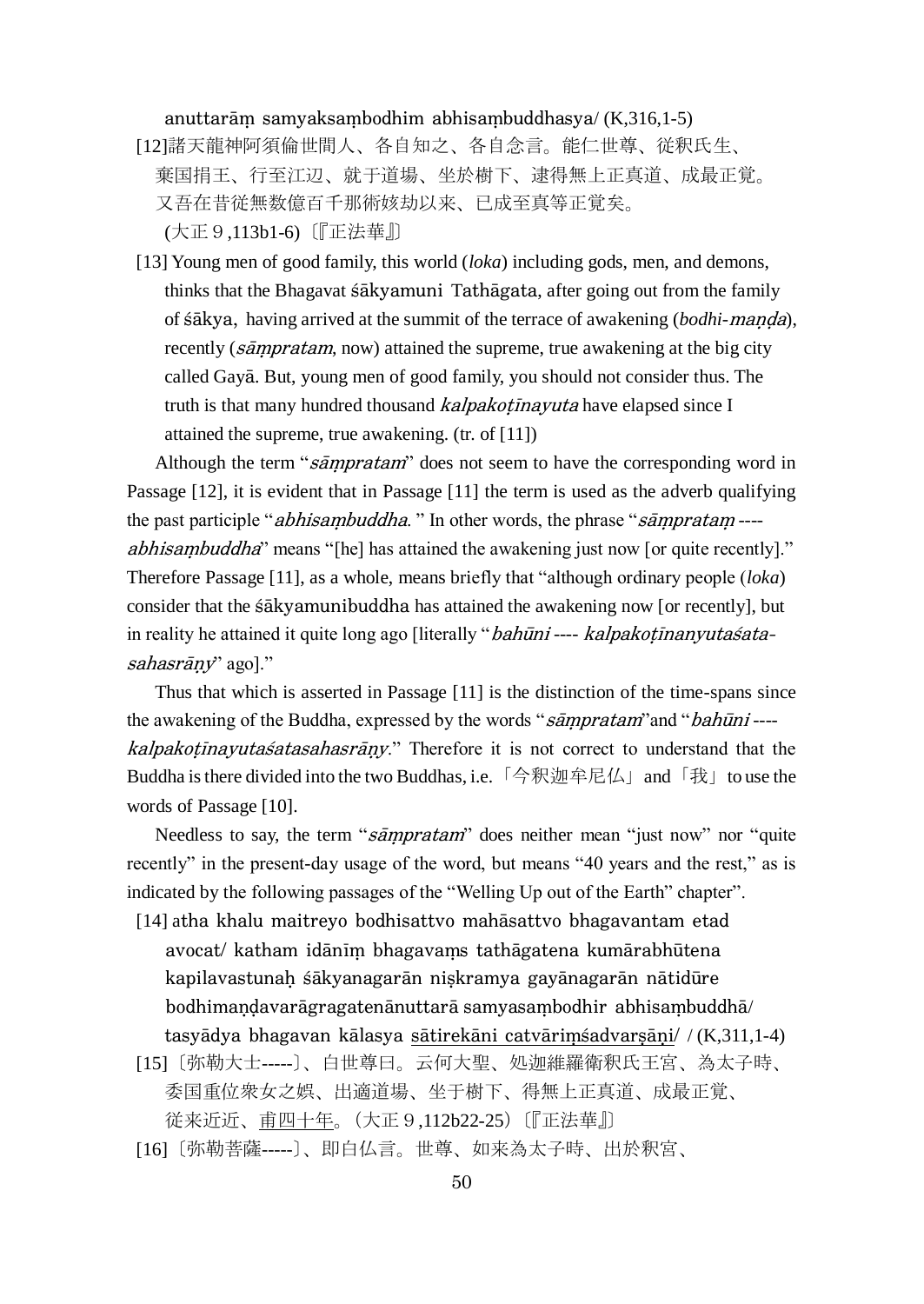去迦耶城不遠、坐於道場、得成阿耨多羅三藐三菩提。従是已来、 始過四十余年。(大正9,41c3-6)〔『妙法華』〕

 $[17]$  Then the Bodhisattva Mahasattva Maitreya said to the Bhagavat : Oh Bhagavat, the Tathāgata, when he was a royal prince, having left Kapilavastu, the city of sakya, and having arrived at the summit of the terrace of awakening, attained the supreme, true awakening [at the place] not too far from the city of Gaya. Since then till now,  $\frac{40}{2}$  years and the rest have elapsed. (tr. of [14])

 In these passages also, that which is put in question is not the place where the Buddha attained the awakening but the time-span since he attained it. On this problem, Maitreya, like the ordinary people (*loka*) stated in Passage [11], considers that only "40 years and the rest" (*sa-atirekani catvarimśadvarsani*) have elapsed since the awakening. However, in Passage [11] of the next chapter, this understanding by Maitreya is denied and the time-span since the awakening is stated to be " $b$ ah $\bar{u}$ ni ---*kalpakotīnayutaśatasahasrāny*." Therefore it seems possible to consider that the timespan since the awakening, expressed as "sa-atirekani catvarims advarsani" in Passage [14], is expressed as "sampratam" in Passage [11].

Thus the following formula can be gained.

sa-atirekānī catvārimśadvarsāni = sāmpratam  $\neq$  bahūni kalpakotīnavutaśata $sahasr\bar{a}ny = cira$ 

However, if the message of Passage  $[10]$  of Kumarajiva's translation is accepted at face value without referring to Passage [11] in Sanskrit, it seems difficult to avoid the understanding that the Buddha expressed as 「今釈迦牟尼仏、出釈氏宮、去伽耶城不 遠、坐於道場、得阿耨多羅三藐三菩提」is different from the Buddha expressed as「我 実成仏已来無量無辺百千万億那由他劫」, and, based on the understanding, it seems that the distinction between「伽耶近成の仏」and「久遠実成の仏」has been established.

III. the life-span of the Buddha

 In order to understand the interpretations on the life-span of "the eternal Buddha," it seems indispensable to refer to the following passage of『法華論』, i.e.Vasubandhu's commentary on the Lotus Sutra.

[18] 八者示現成大菩提無上故、示現三種仏菩提故。一者、示現応仏菩提、

 随所応見、而為示現。如経「皆謂如来出釈氏宮、去伽耶城不遠、坐於道 場、

得成阿耨多羅三藐三菩提」故。二者、示現報仏菩提。十地行満足、

 得常涅槃証故。如経「善男子、我実成仏已来、無量無辺百千万億那由他 劫」

 故。三者、示現法仏菩提。謂、如来蔵性浄涅槃常恒清涼不変等義。 如経「如来如実知見三界之相」次第乃至「不如三界見於三界」故。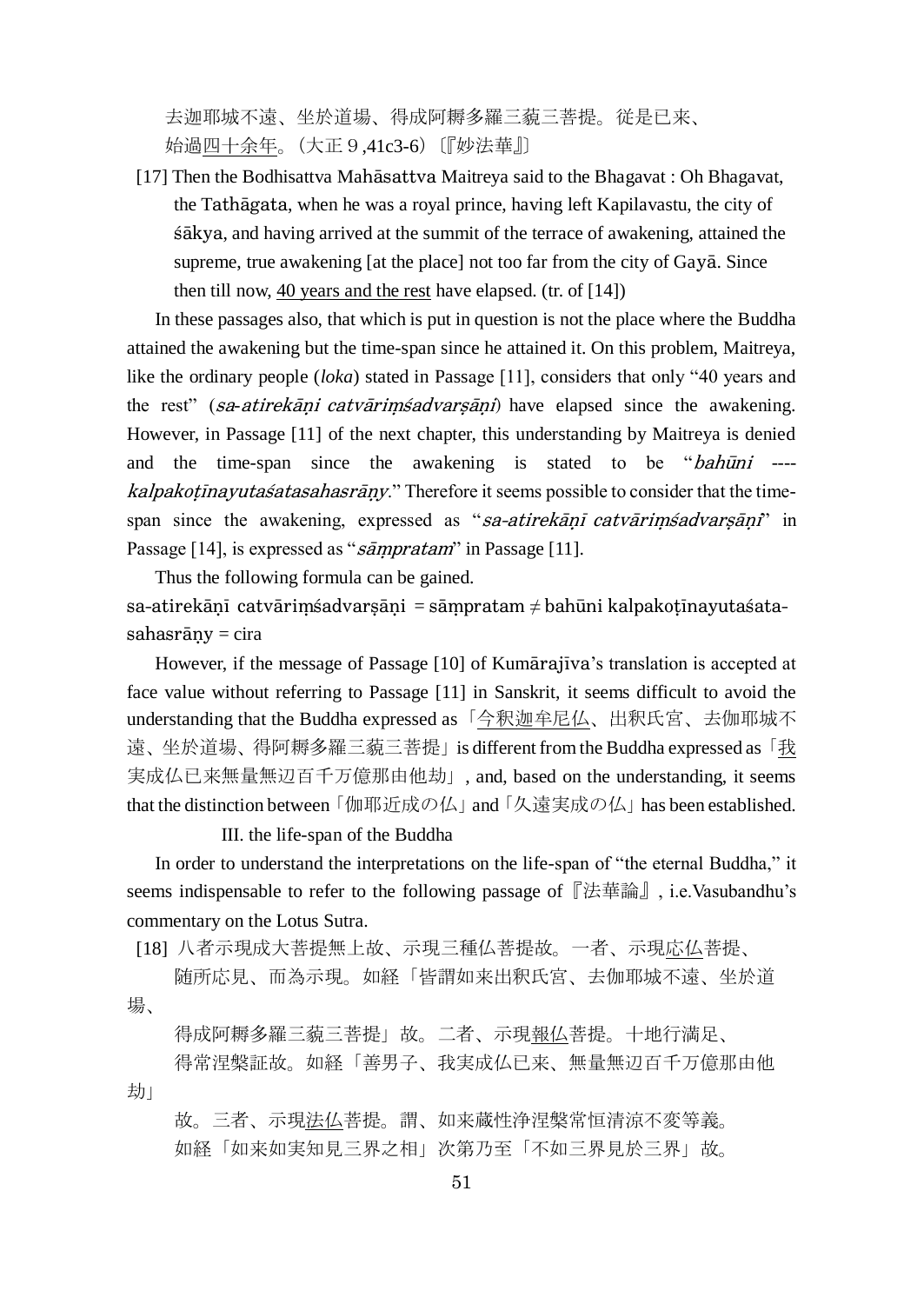(大正 26,9b10-19)

In this passage the three-bodies  $(tri-k\bar{a}ya)$  theory of the Yogacaras is used, as is evident from the fact that the terms 「法仏」「報仏」「応仏」are found here.

 Based on the interpretation stated in Passage [18 ] , Chi-tsang states in『法華義疏』 as follows:

[19] 所言如来寿量者、依法華論、三種如来。一者化身如来、二報身如来、

 三法身如来。寿量亦有三種。化仏寿量、有始有終。故為二乗人、八相成 道、

 王宮現生、双林示滅也。二報身仏寿量、有始無終。故下文云、 「我本行菩薩道所成寿命、今猶未尽」。以行因満、初証仏果、是故有始。 一証已後、湛然不滅、故無有尽終。三法身仏寿、本自在之、不生不滅、 無始無終。(大正 34,603a24-27)

 In this passage, Chi-tsang clearly admits that "the eternal Buddha"「久遠実成の仏」, who attained the awakening quite long ago, and who obtained the long life-span accomplished by practicing Bodhisattva-practice before attaining the awakening, is "*sāṃbhogika-kāya*" 「報身」, and, as such, has the beginning「有始」. Thus Chi-tsang's understanding can be summarized as follows:

> 化身=有始有終 報身=有始無終=久遠実成の仏 法身=無始無終

Nichiryū 日隆 also asserted that "the eternal Buddha", being "*sāmbhogika-kāya*," has the beginning  $[$  有始 $]$ , as follows:

[20] 寿量品ニハ「如是我成仏已来、甚大久遠、常住不滅」ト「我本行菩薩道 所成寿命、今猶未尽」ト説キ玉フ。 因果所成ナレバ、久遠ノ本仏二始メ有ル可 シ。(『私新抄』『日蓮宗宗学全書』8本門法華宗部、p.184)

[21] 久遠ノ本仏報身二、修行ノ始ヲ論ズ可キ事、顕然也。(同、p.186)

Nevertheless, Nichiryū called the Buddha "eternal" 「常住」also, as follows:

[22] 所謂有始ニシテ而モ常住本有ナル形、之レ有ル可シ。(『私新抄』p.187)

 The concepts of 「有始」and 「常住」seem to be mutually contradictory. Then, why did Nichiryū consider "the eternal Buddha" to be not only  $\lceil \frac{1}{n} \pi \rceil$  "having the beginning" but also 「常住」 "eternal"? The most important reason is, needless to say, the fact that "the eternal Buddha" was stated to be 「常住不滅」 in the passage of Kumārajīva's translation, quoted in Passage [20] by Nichiryū himself. The passage as well as the corresponding Sanskrit text and Dharmaraksa's translation is exactly as follows:

[23] 現這得仏、成平等覚、已来大久、寿命無量、<u>常住不滅度</u>。(大正 9,113c22-23)

[『正法華』]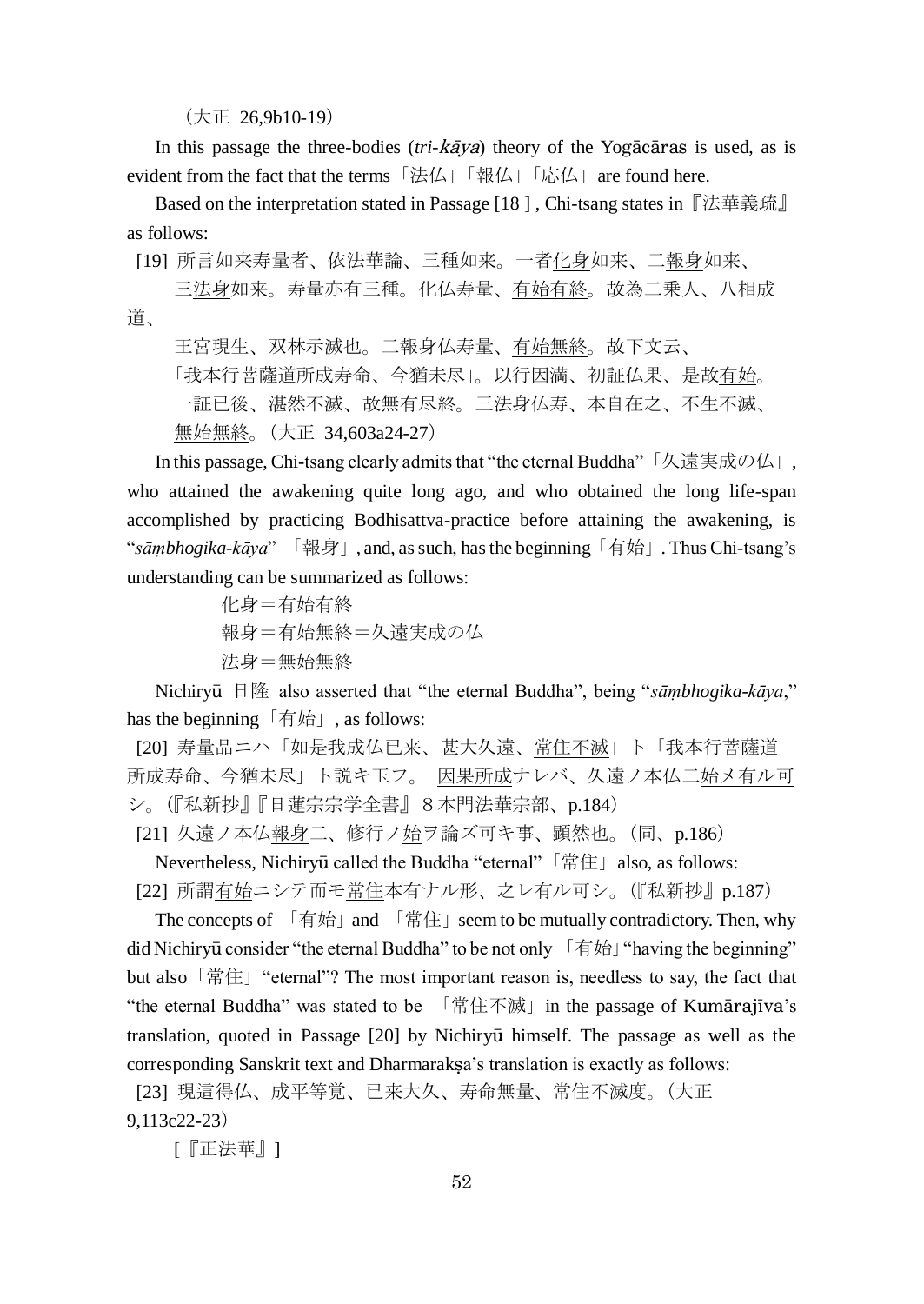[24] 如是我成仏已来、甚大久遠、寿命無量阿僧祇劫、常住不滅。(同,42c19- 21)

[『妙法華』]

- [25] tāvaccirābhisambuddho 'parimitāyuspramānas tathāgatah sadā sthitah/ aparinirvrtas $(K,318,15)$
- $[26]$  The Tathagata, who attained the awakening thus long ago (tacac-cira), has the innumerable life-span ( $\overline{a}$ *yus-pramāna*). [Since the awakening] he has always existed (sadā shitah) and has never entered into  $nirvāna$  (aparinity rtas). (tr. of [25])

 As is shown by my translation [26] of Passage [25], I understand that the words "sada shitah" and "apariniryrtas" refer to the state of existing of the Buddha after the awakening until now when the Lotus sutra is being preached by the Buddha , because both "*sthita*" and "*aparinirvrta*" are past participles.

In other words, the words do not assure that the Buddha will never enter into *nirvana* in the future. In this sense, I think, the term「常住」in Passages [23] and [24] is quite misleading, because it is apt to produce the understanding that the Buddha is "eternal" in the sense that he has neither the beginning nor the end, i.e. *nirvana*.

IV. the crucial passage

 However, is the interpretation that "the eternal Buddha," although he has the beginning, has no end「有始無終」correct? In other words, is it definitely right to consider that "the eternal Buddha"「久遠実成の仏」has no end「無終」in the future? In this respect, the crucial passage for understanding accurately the life-span of the Buddha seems to be the following.

- $[27]$  (Dna ca tāvan me kulaputrā advāpi paurvikī bodhisattvacaryāparinis $p\bar{a}$ ditāyus pramāņam apy aparipūrņam/ $\oslash$  api tu khalu punaņ kulaputrā advāpi taddvigunena me kalpakotīnavutaśatasahasrāni bhavisyanty āyuspramāņasyā paripūrņatvāt/ (K,319,2-4)
- [28]①又如来不必如初所説、前過去世時行菩薩法、以為成就寿命限也。 ②亦如来得仏已来、復倍前喩、億百千亥、〔然後乃於泥洹而般泥洹〕。 (大正 9,113c23-26)〔『正法華』〕

[29]① 諸善男子、我本行菩薩道所成寿命、今猶未尽。②復倍上数。 (大正 9,42c22-2)

 Passage [27] shown here is the text given in the edition by Kern and Nanjio. Passage [27]① was translated by Kern as follows:

[30] And even now, young gentlemen of good family, I have not accomplished my ancient Bodhisattva-course, and the measure of my lifetime is not full. (Kern H., The *Lotus of the True Law*, SBE, 21, Oxford, 1884,p.302)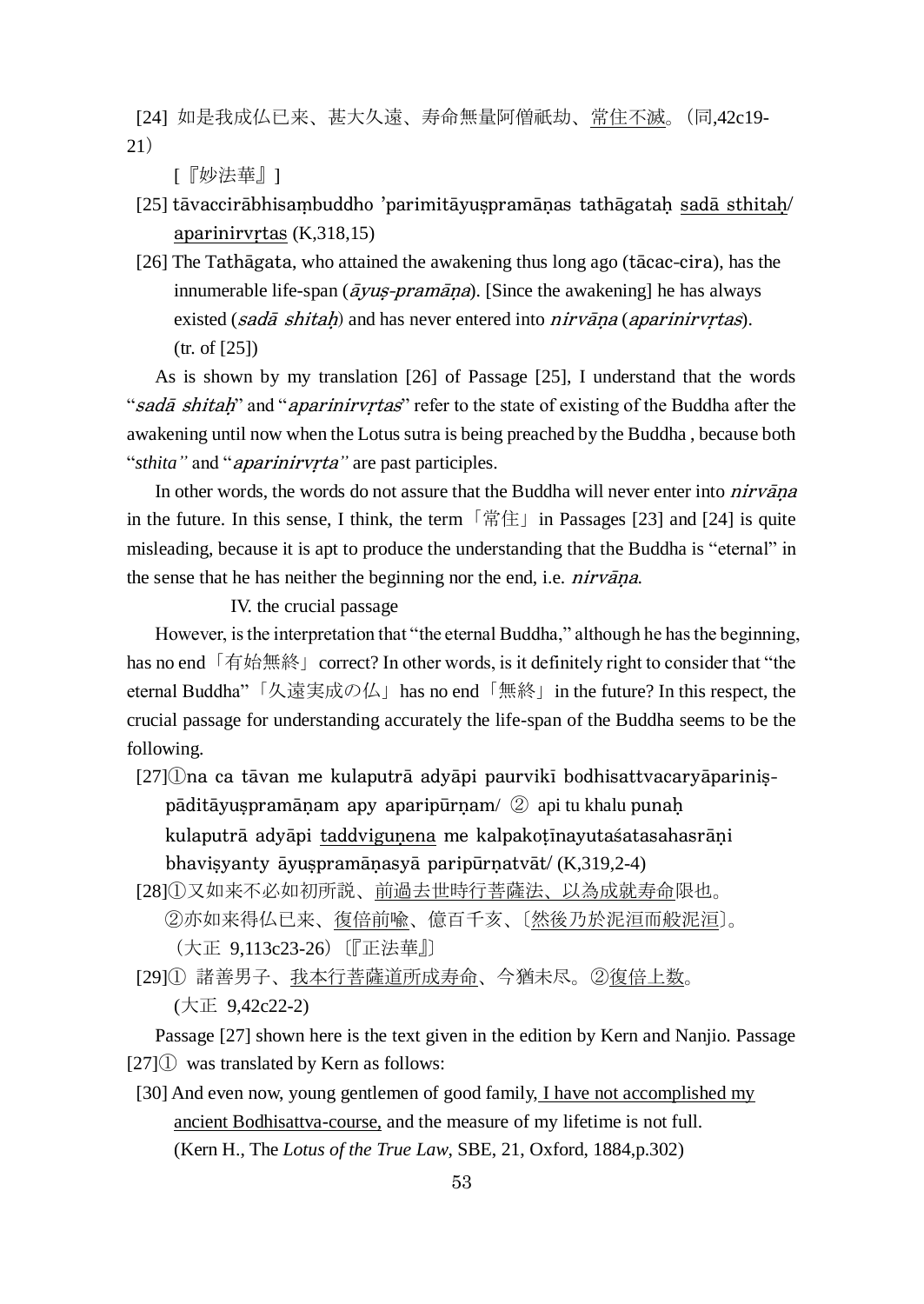However, I have some doubts about the text of Passage[27]①. In my understanding, a Buddha is no more a Bodhisattva. In other words, it seems natural to consider that, after having completed the Bodhisattva-practice (*bodhisattva-carya*), one can become a Buddha. Nevertheless, in Passage  $[27]$  $[$ ), it is stated that "my Bodhisattva-practice is not yet completed." If so, does it not follow that the Buddha is still now practicing the Bodhisattva-practice and that the Buddha is still a Bodhisattva? I cannot consider that such an unnatural message was expressed in the original text of Passage [27]①.

Therefore, I would rather like to rely on Kumārajīva's translation  $[29]$   $[$ ). Moreover, the phrase「前過去世時行菩薩法、以為成就寿命」in Dharmaraksa's translation [28]①seems to accord in meaning with the expression「我本行菩薩道所成  $\#\hat{m}$  of Kumārajīva's translation. And if it is possible to consider that the expression

「我本行菩薩道所成寿命」reflects correctly the original text of [27]①, it seems that the assumption of the reading"

pramānam" (the life -span accomplished by the previous Bodhisattva-practice) cannot be avoided, although the reading is not found in the Sanskrit manuscripts.

However, even if the reading "paurvikabodhisattvacaryāparinispāditāyus-

pramānam" is adopted, problems still remain, because, compared with the expression 「〔寿命、今猶〕 未尽」in Kumārajīva's translation, one of the two negatives "na" and "a-" in the sentence "na ca tāvan ---- aparipūrnam" seems to be redundant. To state my pure conjecture which has no basis on the Sanskrit manuscripts, the word " aparipurnam" had better be replaced by "paripurnam."

Thus, relying on Passage  $[29]$  of Kumārajīva's translation, I assume the following reading for Passage [27]①.

[31] na ca tāvam me kulaputrā advāpi paurvikabodhisattvacarvāparinispāditāyuspramāņam paripūrņam/

[32] Young men of good family, my life-span accomplished by the previous

Bodhisattva-practice is still now (*adyāpi*) not yet fulfilled (*paripūrna*).

 Although the reading is merely a pure conjecture, it seems undeniable that the text of Passage [27]① given by Kern and Nanjio needs some serious emendations.

 As for Passage [27]②, its message is crucial for understanding the life-span of "the eternal Buddha", because it seems evident that the Buddha, after having spent hereafter the life-span which is twice (*dvi-guna*) as long as the period from his awakening up to now, will finally enter into *nirvana*. Such an interpretation seems to be evidently supported by the phrase「然後乃於泥洹而般泥洹」in Passage [28]②.

 Therefore, at least according to the message expressed in Passage [27]②, it seems adequate to consider that "the eternal Buddha"「久遠実成の仏」has both the beginning and the end「有始有終」.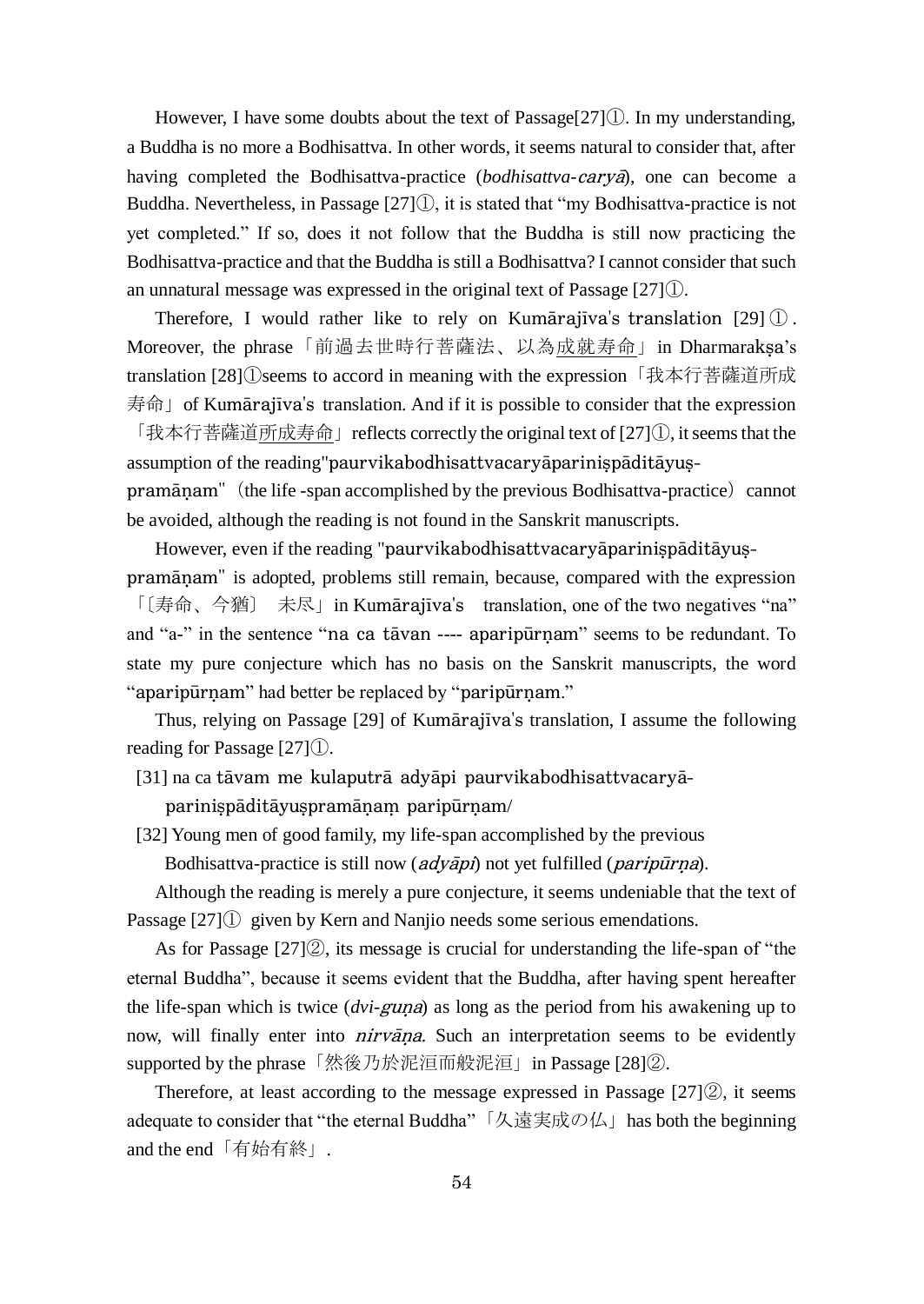However, such an interpretation, or more exactly Passage [27]② itself, does not seem to have been welcomed by the followers of the Lotus Sutra, because not only the term "*dvi-guna*"(twice) but also the message that the Buddha will finally enter into *nirvana* in the future cannot be found in the corresponding verse (XV,v.18) of the Lotus Sutra. Moreover, it is to be noted that Passage [27] ② is, generally or most probably without exception, omitted or ignored when Passage [27] is quoted in order to prove that "the eternal Buddha" has the beginning 「有始」, as can be verified in Passages [20].

 It seems that, among modern scholars, only Kariya Sadahiko 苅谷定彦 asserts that the message that "the eternal Buddha" will finally enter into *nirvana* in the future is taught in the "life-span" chapter of the Lotus Sutra<sup>5</sup>. At least on this point, I cannot but approve of his opinion.